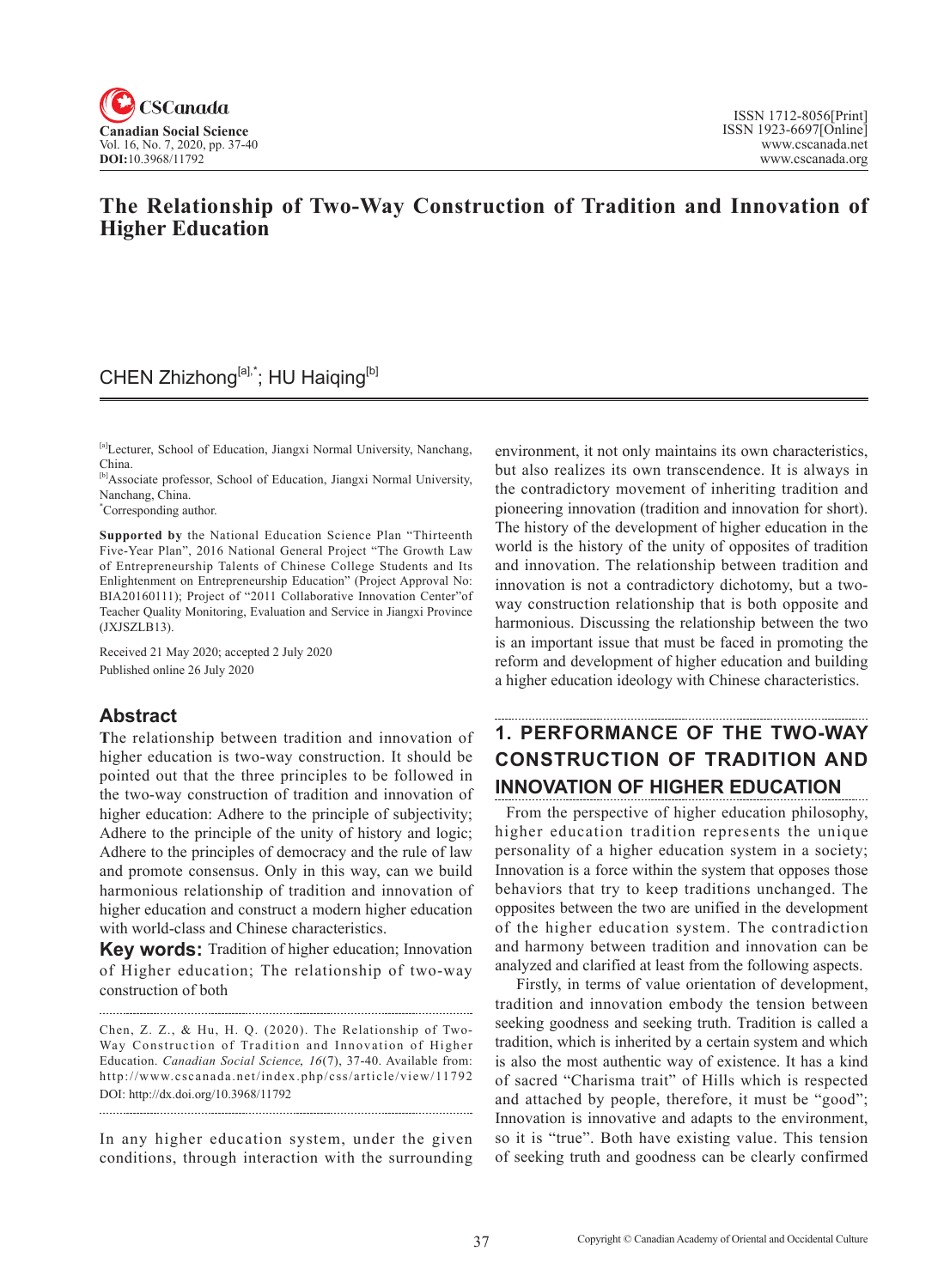from the psychological tangles felt by the generation of scholars who experienced the transition between new and old education in the early 20th century--one aspect is the traditional "cute and unbelievable", On the other hand, the new learning is "believable but not cute".

Secondly, in terms of the source of power for development, tradition and innovation reflect the tension between follow-up and reform. Following is not an oldfashioned tradition, but a traditional way to solve the problems faced, or to find a solution to the problem from the educational tradition. Innovation is to adapt to the current situation. It may discard the outdated practices in traditional education, but it does not necessarily point to novelty or modernity. Sometimes it does not focus on the redefinition of the goal, but the redefinition of the operation of the old goal (Yang, 1987, p.243); sometimes it is precisely the resurrection of a more ancient tradition, as Jaspers said, humans often gains spiritual impetus by reviewing history during the axial period, at which time is consistent with traditional inheritance.

Thirdly, in terms of the target outcomes of development, tradition and innovation reflect the tension between heterogeneity and homogeneity. Tradition is a summary of the education modes of a certain period, a certain space, and a certain group. Of course, it contains regularity, but it is not "constant" and not difficult to change, which may be a random product or may contain some vulgarity of disobeying the law. On the contrary, although innovation may also be an expedient measure or a one-off move, in the wave of knowledge economy and globalization, the educational change from the perspective of innovation is increasingly accompanied by different types of education traditions at different stages of development, which learn from each other and merge with each other to form the phenomenon of "decharacterization" and "academic drift".

Regarding the harmonious confrontation between tradition and innovation, Yang Xiong of the Western Han Dynasty once had a classic expression: "In the process of the development of Tao, there must be reason and order to make the process continuous, and there must be reforms and changes to make things suitable for the time". The socalled reason and order is the inheritance of tradition; the so-called reform and change is pioneering and innovative. The relationship between tradition and innovation embodies the process of two-way construction. We can neither replace innovation with tradition or replace tradition with innovation, nor artificially deny each other. Therefore, the innovation of higher education must be an innovation that embraces tradition and continues tradition which is so-called comprehensive innovation; the inheritance of higher education tradition must be an inheritance of choice and abandonment which is so called critical inheritance. The development of the higher education system must strike a balance between seeking truth and goodness, reform and follow-up, homogenization and heterogeneity. For example, in the two-way construction process of homogenization and heterogeneity, various higher education systems interact with each other, not only retaining traditional characteristics but also possessing characteristics of the times, thereby forming a "homogenization" that includes heterogeneity, which is what Hegel calls "concrete commonality". In this way, the two-way construction of tradition and innovation is reflected in the dialectical unity between tradition and innovation of higher education: Tradition is called tradition because it is not "new"; Innovation is regarded as innovation because it is not unified. Unification must be "new". Once it is "new", tradition will change from old form to new form and become "new unification". Once the "new unification" becomes "unified", it is faced with a new "newness"……The two-way construction of tradition and innovation connects traditional new and old forms to form a traditional "chain", thereby promoting the development and improvement of the higher education system (in some way, it is tradition).

From the perspective of higher education, it is particularly important to handle the relationship between tradition and innovation. In modern society, the pressure from inside and outside the higher education system keeps higher education under constant adjustment and change in various countries. Tradition is placed under the influence of ubiquitous innovation power and cannot be completely "self-contained". However, as Parsons argued, although higher education needs to be adjusted as the society and culture change, subordinating the tradition of "cognitive interests" formed by higher education completely to other interests will destroy the entire higher education system (Parsons, 1973, p.387 ).This requires us to respect the universal characteristics of the conservative tradition of higher education while focusing on innovation.

# **2. THE PRINCIPLE OF THE TWO-WAY CONSTRUCTION OF TRADITION AND INNOVATION OF HIGHER EDUCATION**

It needs to be pointed out that the discussion of the relationship between the two-way construction of Chinese higher education tradition and innovation must be based on the theme of today's era--"Handle the relationship between inheritance and innovative development, and focus on creative Transformation and innovative development" (Xi, 2014, p.164). In this way, we can get rid of the radical measures of Westernization, "breaking the word and standing in it" as well as the conservative thought of returning to the tradition. At the same time, we can supplement and improve the idea of critical inheritance through comprehensive innovation. The following discusses and clarifies the principles of inheriting tradition and pioneering innovation from the aspects of subject, logic, and mechanism.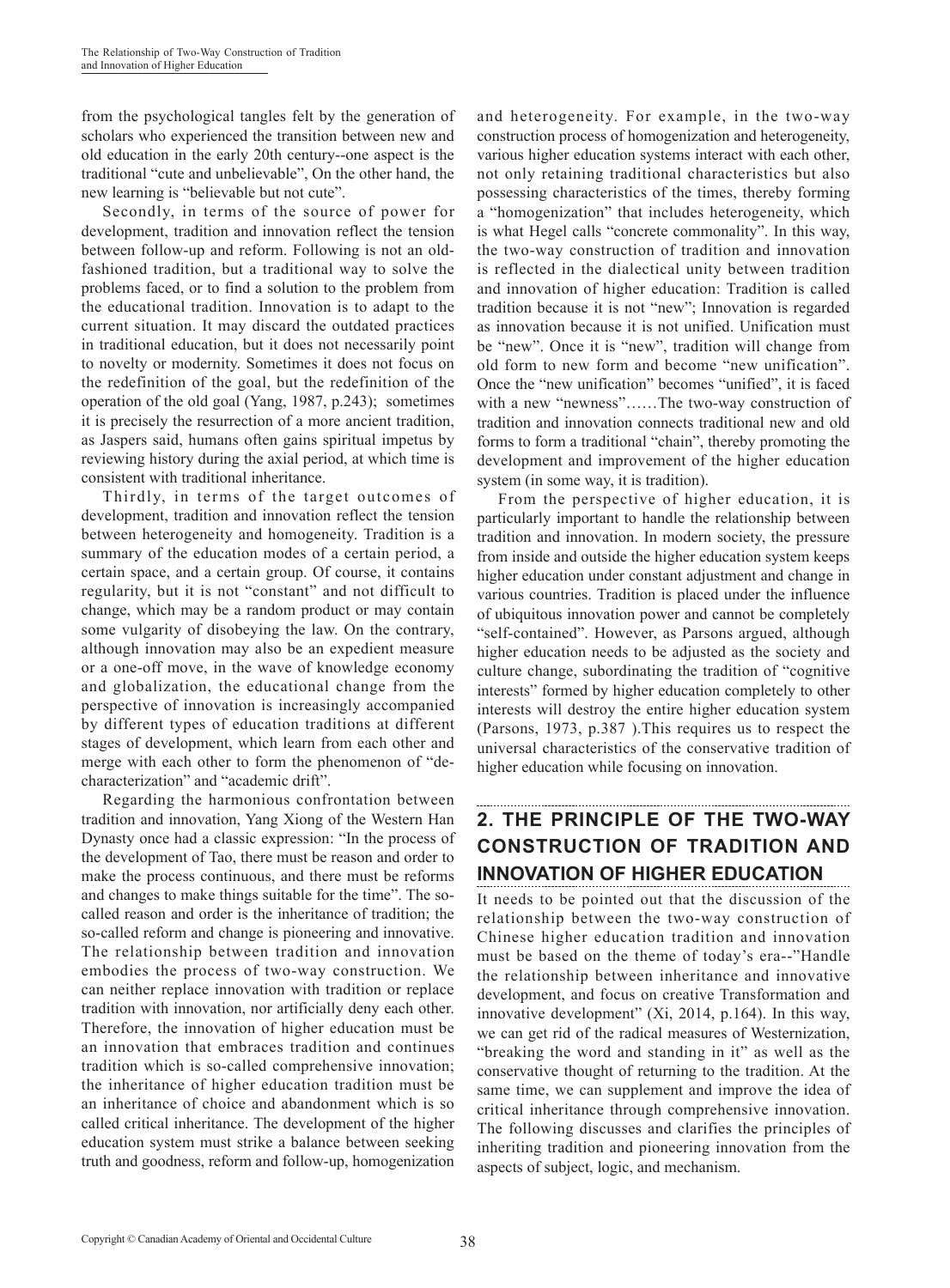### **2.1 Adhere to the Principle of Subjectivity**

Innovation is the innovation of the tradition (that is, the specific higher education system), which is the inherent innovation that originates from the tradition itself. Although it will learn from other traditional advanced school-running experiences in the world, it is based on me and used by me instead of "input" or copy of other traditions. For Chinese higher education, the unique cultural tradition, unique historical destiny, and unique basic national conditions especially require us to deal with unity of opposites of homogeneity and heterogeneity, adhere to the subjective consciousness, and treat the national tradition of higher education comprehensively and deeply. Carry out creative transformation to construct a higher education theory with Chinese characteristics, Chinese style and Chinese air.

As early as the early 1980s, the older generation of educator Chen You song pointedly said: "We have a culture of thousands of years, and there are some valuable traditions in all dynasties. Confucian educational ideas have many precious things which are inherited from generation to generation. Why did you study American pedagogy for forty years after the Revolution of 1911 led by Dr Sun Yat-sen which overthrew the Qing Dynasty, and Soviet pedagogy for thirty years after the founding of New China, and there is no very important Chinese pedagogy until now without China's Dewey, without China's Kailov, few outstanding Chinese pedagogy experts?"He called for the establishment of Chinese pedagogy (Chen, 1982, p.16). But two or three decades later, although domestically original educational theories have begun to emerge, However, the mentality and learning style of academic circles in education as a whole is crazy about foreign things and obsequious to foreigners and copying is still prevailing. This urgently requires us to enhance cultural self-confidence and cultural consciousness, on the basis of "clarify the historical origin, development context and basic trend of China's excellent traditional culture, and explain the unique creation, value idea and distinctive characteristics of Chinese culture" (Xi, 2014, p.164), based on current educational practice, we actively introduce new concepts and knowledge from the theoretical achievements of higher education in the West, continue the national tradition of Chinese higher education, and adapt it to contemporary society and harmony with modern civilization.

### **2.2 Adhere to the Principle of the Unity of History and Logic**

Burton Clark, starting from the pragmatic philosophy of higher education, criticized the claims of Newman, Humboldt, etc. on the ideal of the university "only represents a kind of memory of the idealized past which cannot prevent reality from developing in another direction of Nostalgia"(Clark, 1994, p.21).This philosophy pays more attention to the development of history and reality between logic and history. However, the deduction of logic is consistent with the development of history, and it cannot separate the investigation of the historical process of things from the analysis of the internal logic of things. Especially when dealing with the two-way construction relationship between tradition and innovation, we cannot see the theoretical logic of the development of higher education itself. Not only can we not grasp the direction and easily fall into specific details, but more importantly, we lose our reflection and critical vision, therefore, it is difficult to inherit and innovate better; cannot see the historical process of higher education constrained by social, political, economic, and cultural factors, it is susceptible to simple, irritable, and even some of the most basic problems such as "who are the main contradiction between tradition and innovation" cannot be solved.

From the perspective of implementing higher education in China, adhering to the unification of history and logic means adhering to the development path of socialist higher education with Chinese characteristics. It takes the unique mass higher education tradition (or revolutionary tradition) created by the Communist Party of China's own higher education practice as its main body, drawing on and experimenting with the tradition of Western higher education (may be called the "scientific tradition" of Chinese higher education), At the same time, it blended Chinese national traditions and initially formed the logic of the development of Chinese higher education itself. In this way, in terms of the relationship between tradition and innovation, we have not only drawn the line between blindly imitating Western liberal traditions, but also made a distinction between the Chinese Communist Party and contemporary neo-Confucianism who also advocate creative transformation of Chinese traditions. Because the creative transformation in the sense of Marxism is to critically inherit and develop the national tradition of Chinese higher education under the guidance of Marxism, so as to take the development logic of Chinese higher education as an intrinsic part of the Sinicization of Marxism. Contemporary neo-Confucianism insists on Confucian orthodoxy, hoping to dig out modern elements such as scientific democracy from the tradition of Confucianism, and some even advocate raising Confucian doctrines to "official school". Obviously, no matter from history or logic, this kind of the approaches is infeasible.

### **2.3 Adhere to the Principles of Democracy and the Rule of Law and Promote Consensus**

Traditional inheritance and innovation involve the ideological and habit issues of the masses who are affected by them; therefore, they are not only theoretical issues, but also practical issues. It is necessary to find a balance between "believable" and "cute". China has been used to theoretically discussing various standards for distinguishing the essence and dross in tradition,